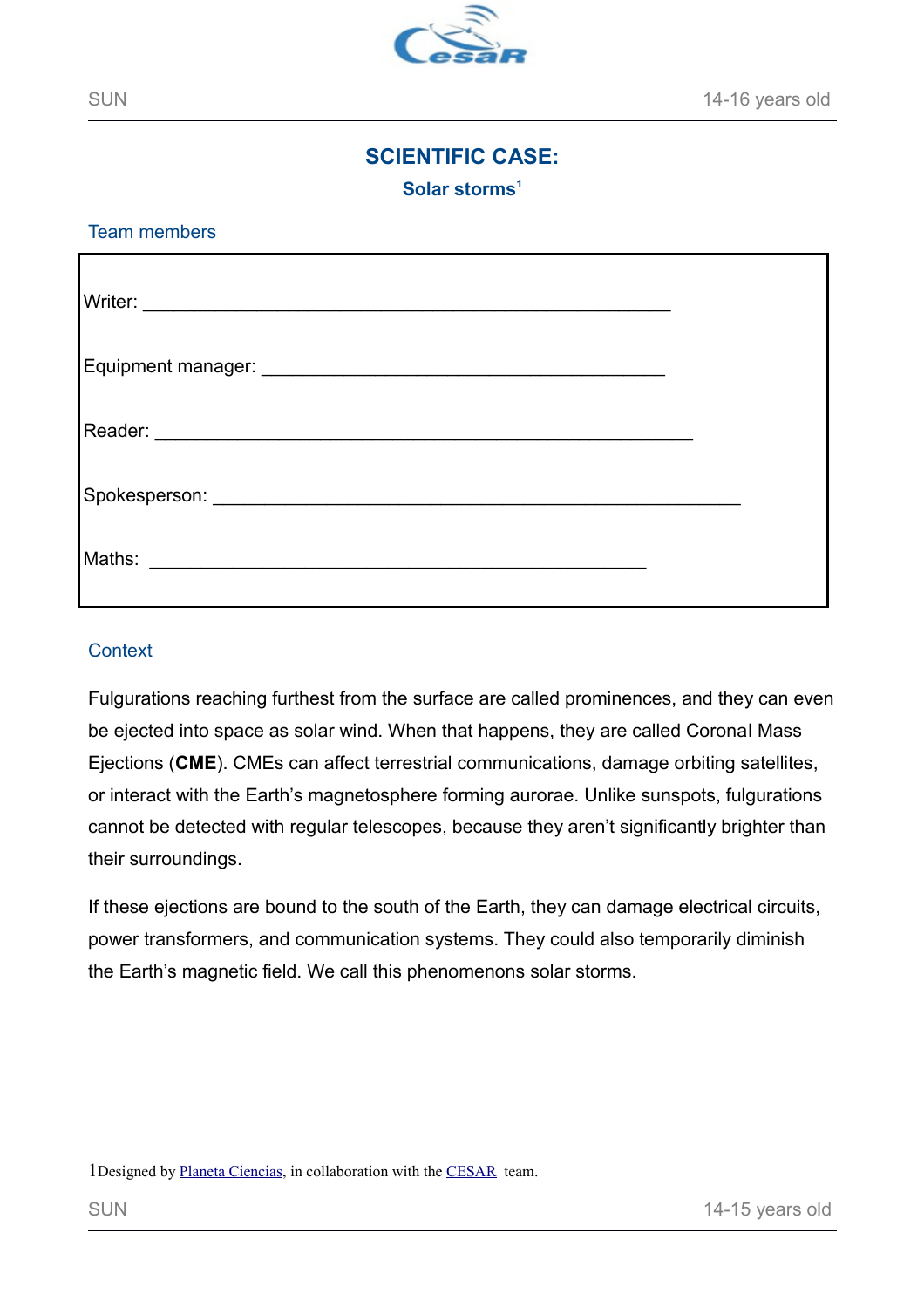

More educational materials:

CESAR proyect:<http://cesar.esa.int/> SOHO satellite :<http://sci.esa.int/soho/>



*CME associated with the X1.2 flare captured by the SOHO/LASCO C2 camera.*

SOHO is constantly sending us pictures of the Sun, so that we can study CMEs and know how they move. A very useful piece of information to have is the time it would take for a CME to reach Earth, if it was coming towards us.

[Click here to see a CME in motion,](https://youtu.be/gcn24Qz6zbs) from images taken by the SOHO satellite.

Taking data from two different positions, we can calculate the velocity using the formula

$$
v = \frac{s}{t} = \frac{(s_2 - s_1)}{(t_2 - t_1)}
$$

where  $s_2$  is the position at time,  $t_2$ ;  $s_1$  the position at time,  $t_1$ .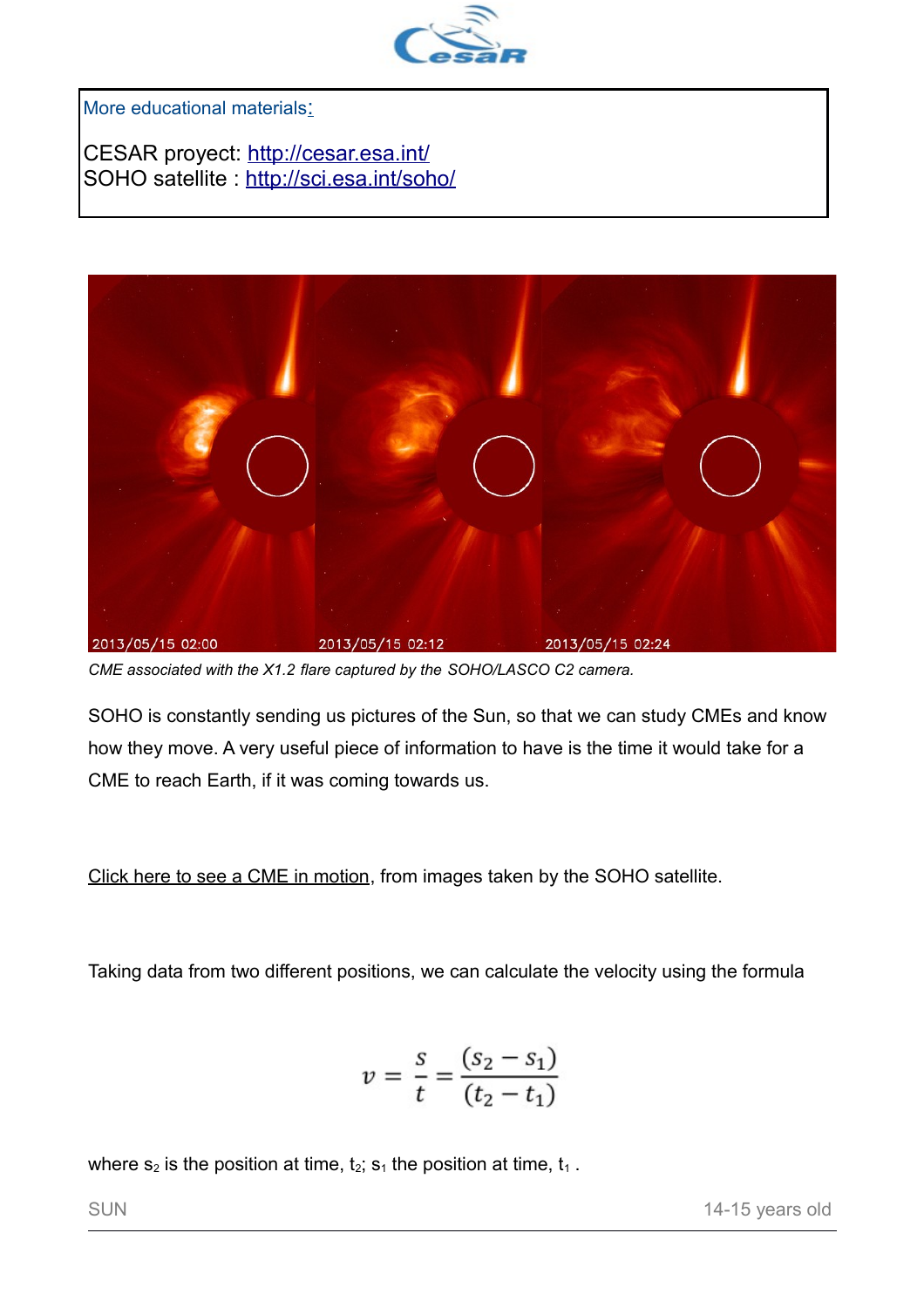

Similarly, if we know how far apart the Sun and the Earth are, we can also know how long it would take for a CME to reach us.

> *t*= *sEarth*−*Sun vCME*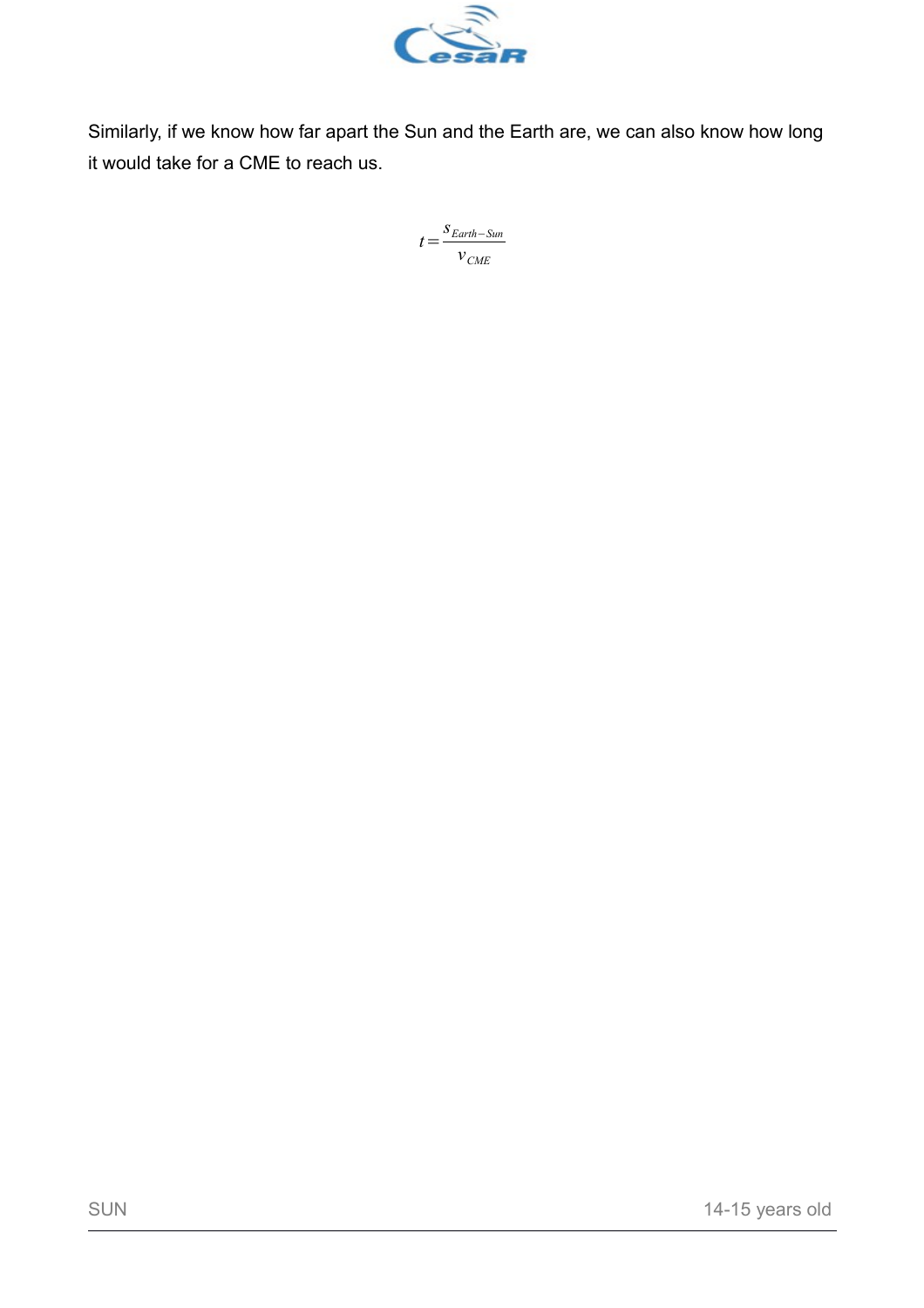

## **Scientific case 1: CME velocity**

How long do you think it would take for a CME to reach Earth if it was traveling in our direction?

# **Hypothesis**

How long do you think it would take for a CME to reach Earth if it was traveling in our direction?

#### Research equipment

You have access to these:

- Pencil, rubber, and ruler (optional).
- Pictures of CME evolution.
- Useful data.

#### METHOD 1

#### **Procedure**

It's time to estimate CME travel time!

1. Before doing the math, we remind you that you have to take your measurements with ruler to scale –see image and data–. You can do the following approximation if you like: 1 cm » 1.000.000 km

2. Look closely at the formula and take the relevant measurements with your ruler. It'll be enough with picking two out of the four images to get an approximate result.

3. Do the maths. (REMEMBER NOT TO MIX UNITS!)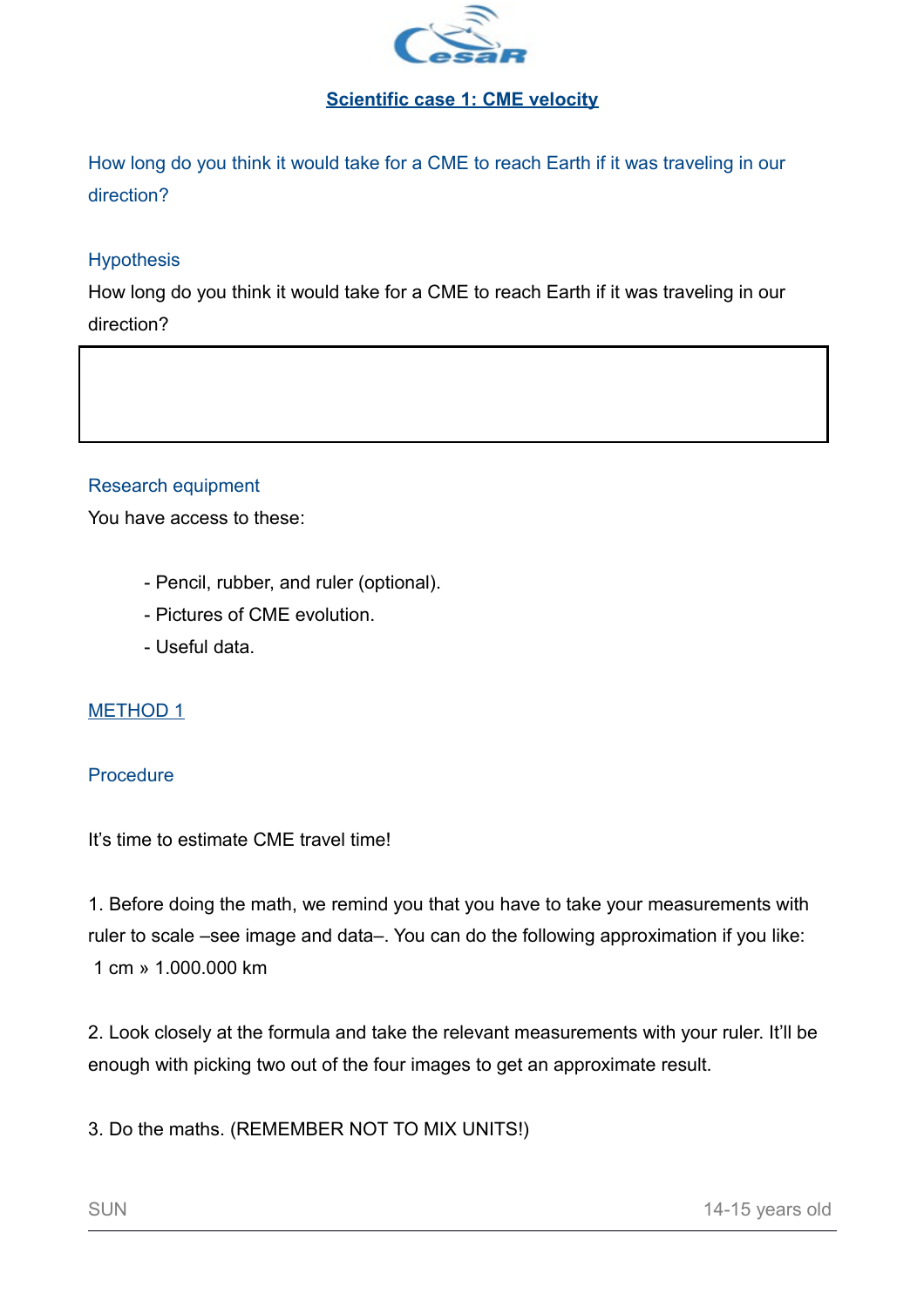

4. If you have any doubts, ask the educators or other teams. Don't hesitate to ask for help or to share your work with others.

Maths and results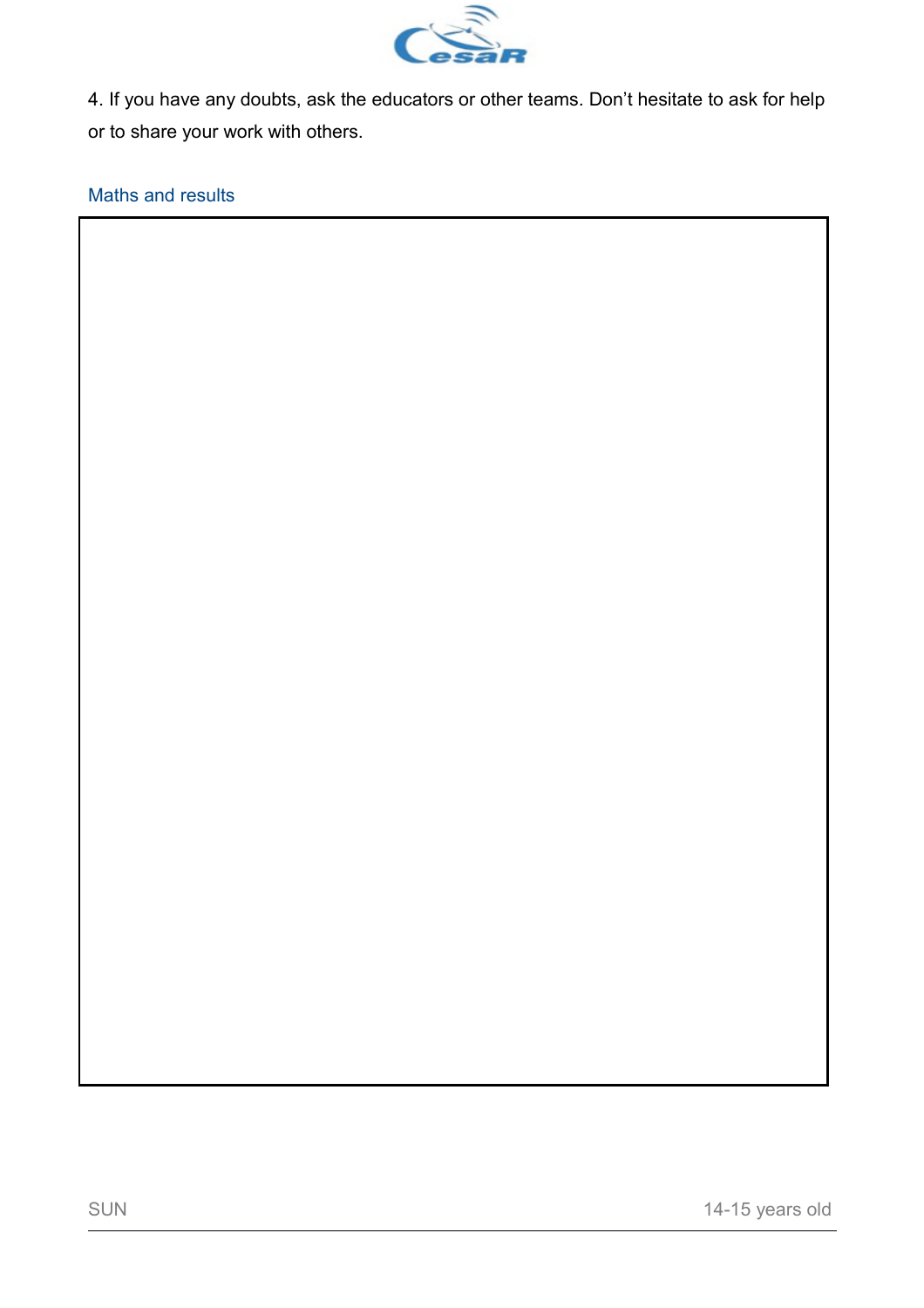

# METHOD 2

You can follow the same steps through the following online application: [http://cesar.esa.int/tools/15.coronal\\_mass\\_ejections/index.php](http://cesar.esa.int/tools/15.coronal_mass_ejections/index.php)

Maths and results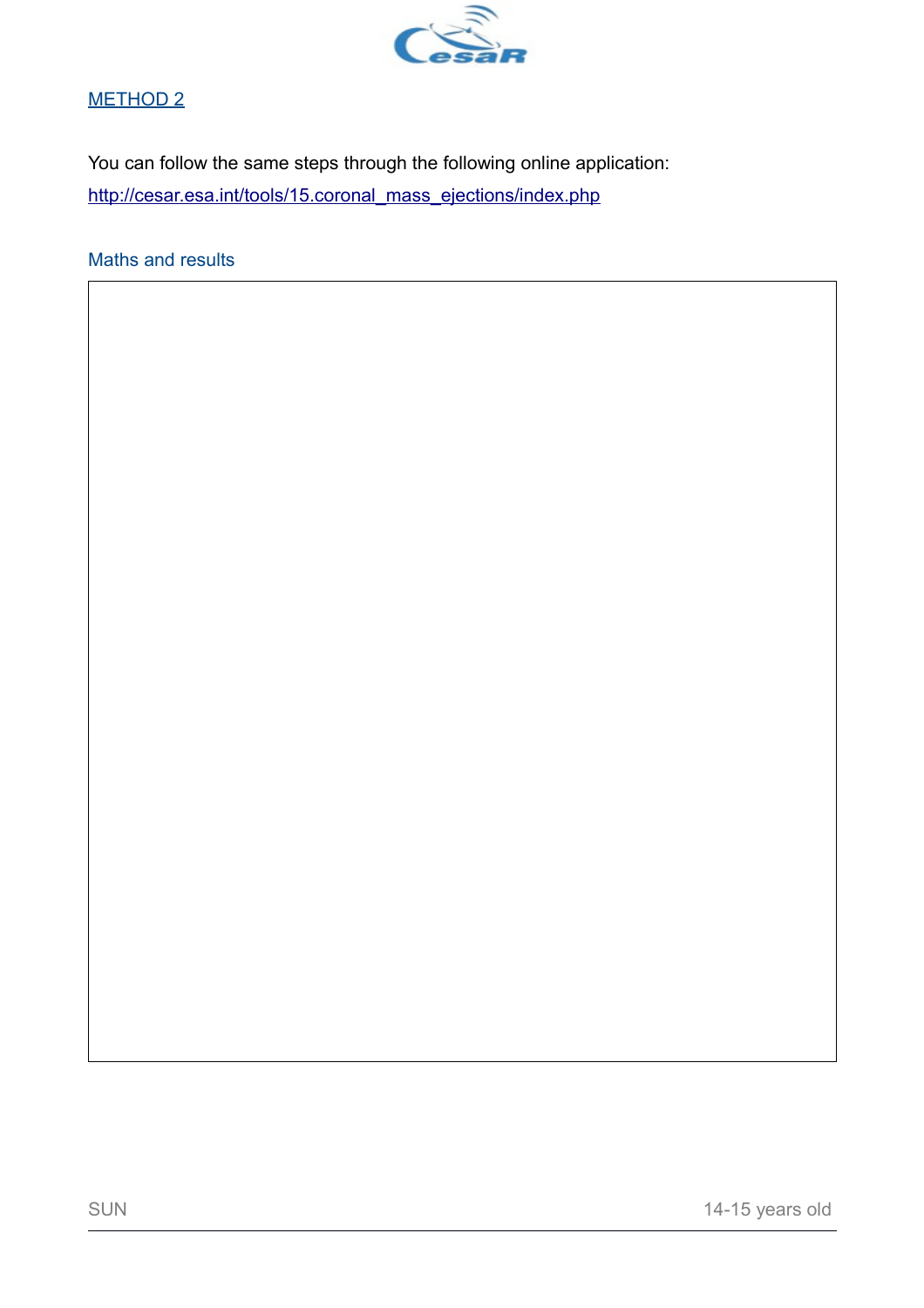

**Conclusions** 

Which forces act on the CME?

Which error do you think there can be in your measurements and why?

What observatins would you suggest to study what the fulguration velocity depends on?

Does the fulguration size also vary with time?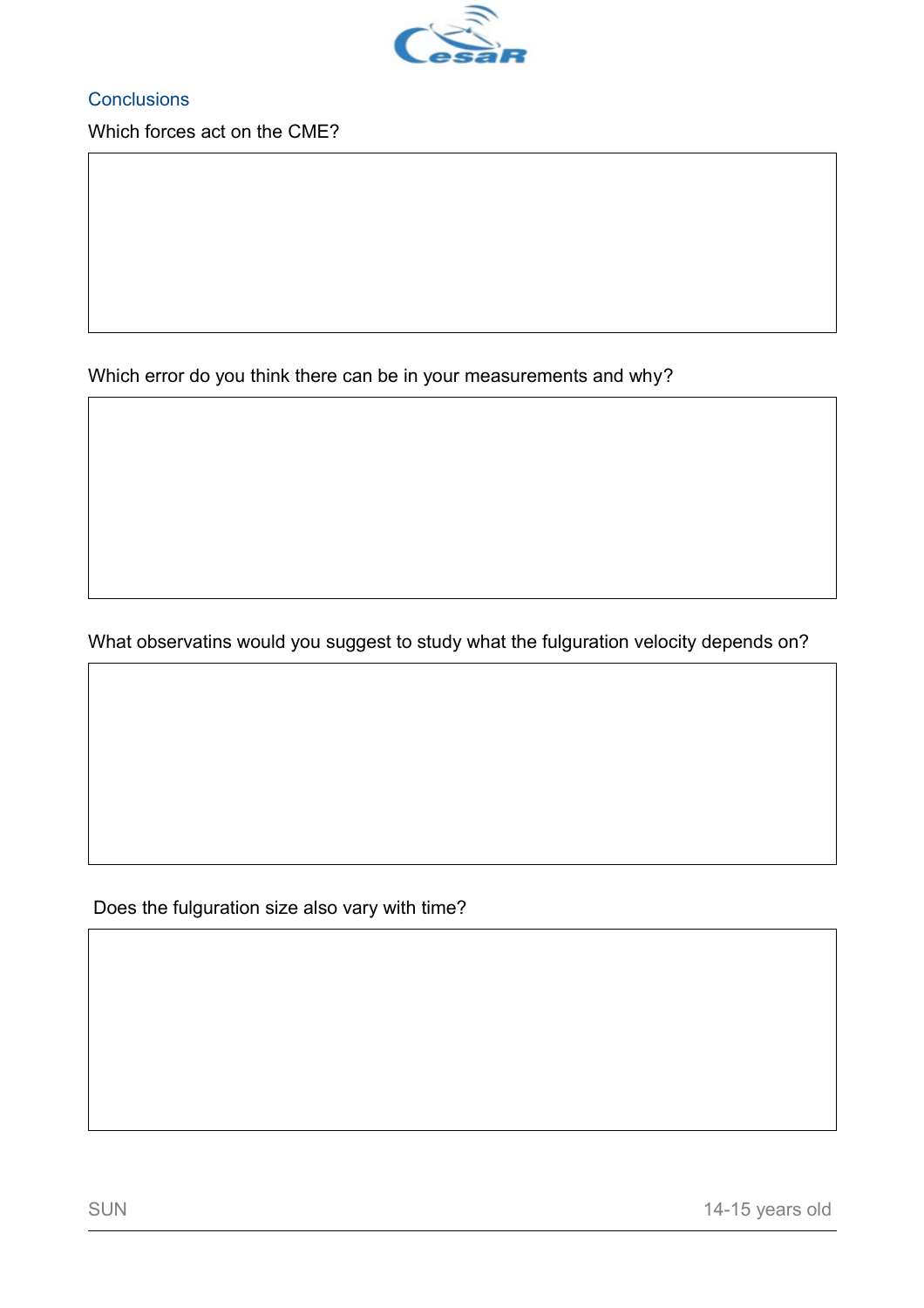

#### **Scientific case 2 (extra): CME acceleration**

A more precise study would require us to look at the movement of the CME as uniformly accelerated linear motion.

The magnitude obtained is the mean velocity of the event, from the first to the second measurement taken. The smaller the interval we measure is, the closer we are to measuring the actual instant velocity – but it will be harder to do. It is the research team's job to find out the balance between precision and efficiency.

The acceleration equals the change in velocity over time,

$$
a = \frac{v}{t} = \frac{(v_2 - v_1)}{(t_2 - t_1)}
$$

## **Procedure**

- Looking closely at the first two pictures, you can find the CME's acceleration.

- Plot the CME's movement in a graph representing traveled distance versus time. What kind of motion does the CME do? Why do you think that is?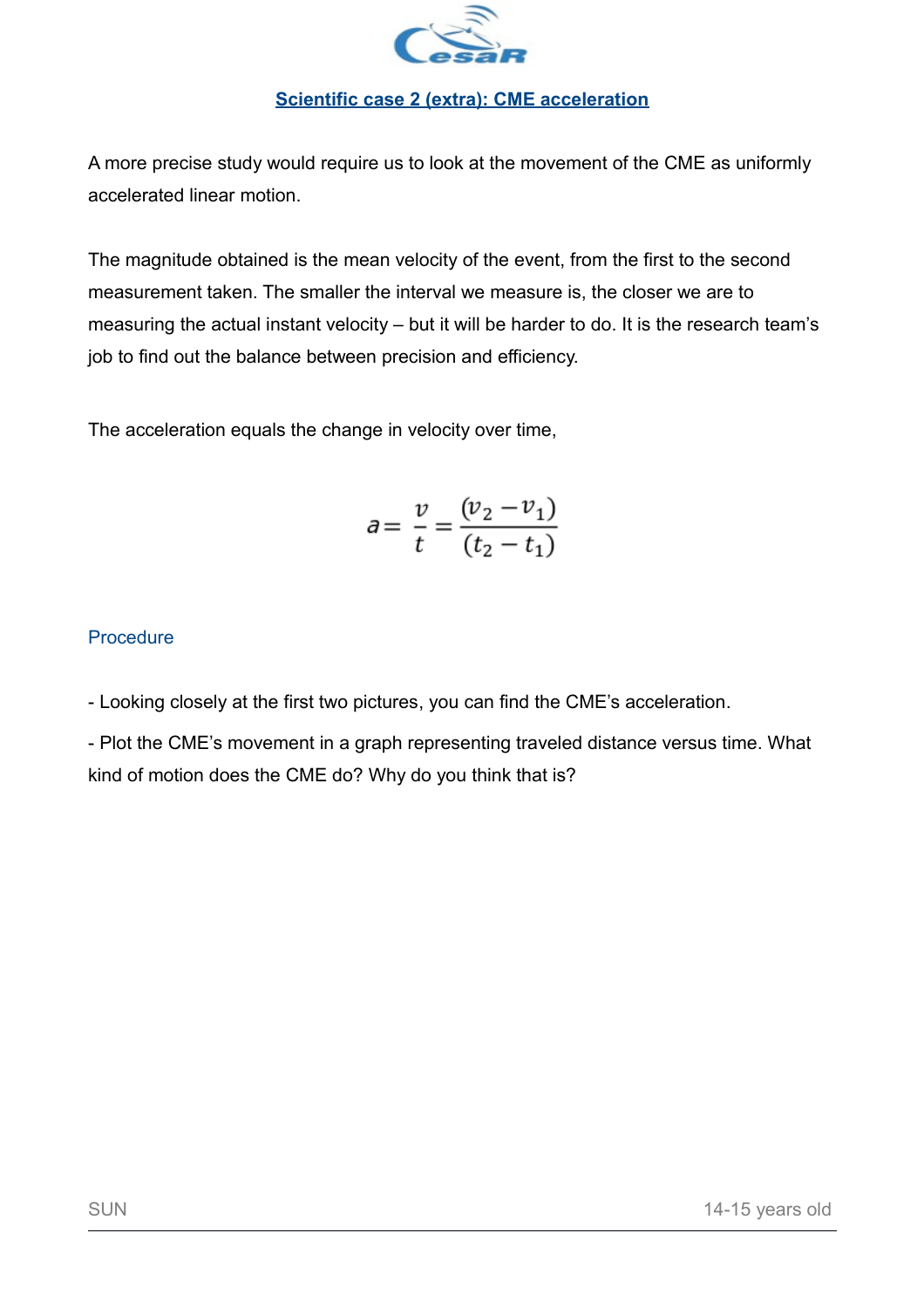

Maths and results (print this document to complete it by hand)

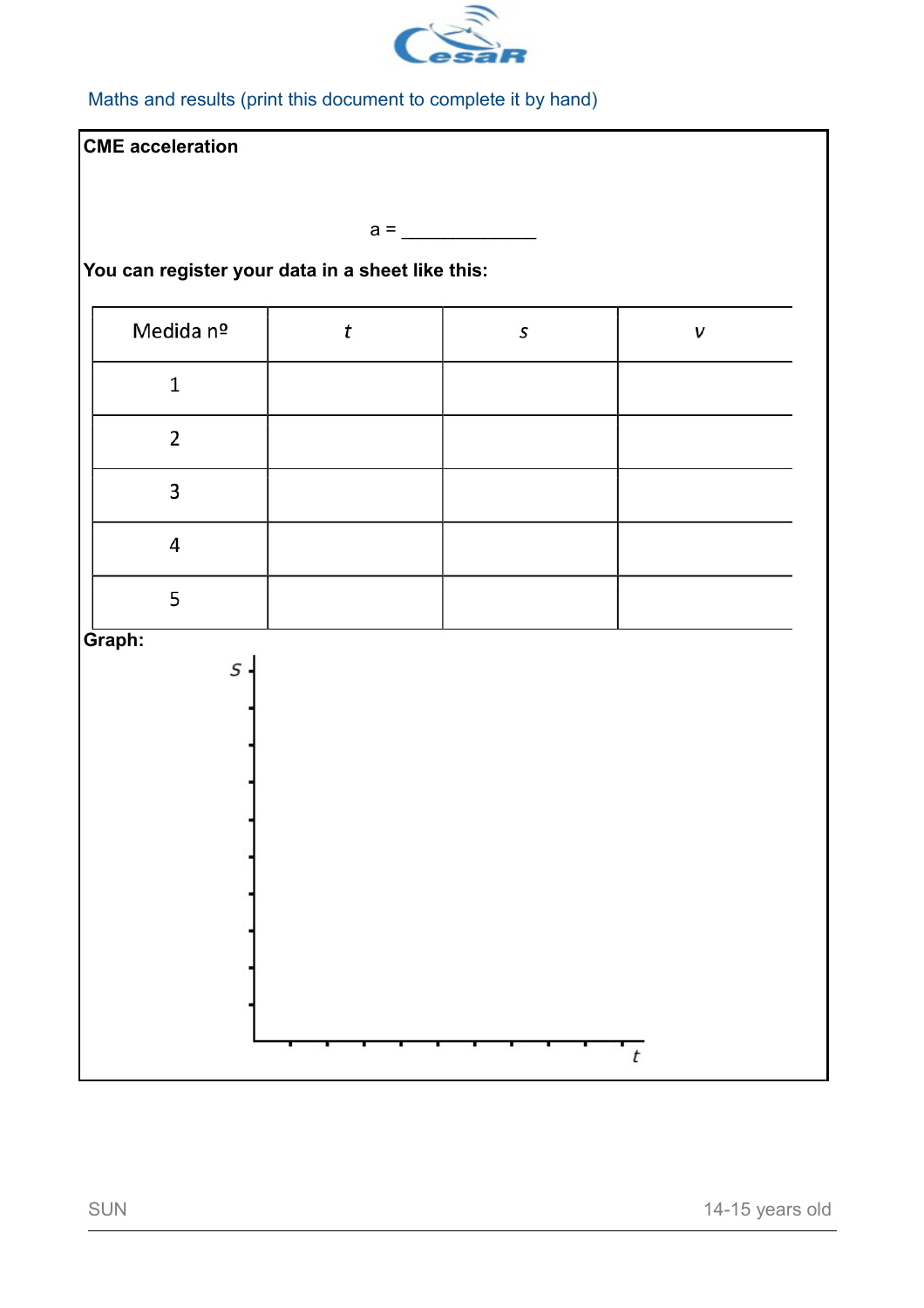

**Research equipment**